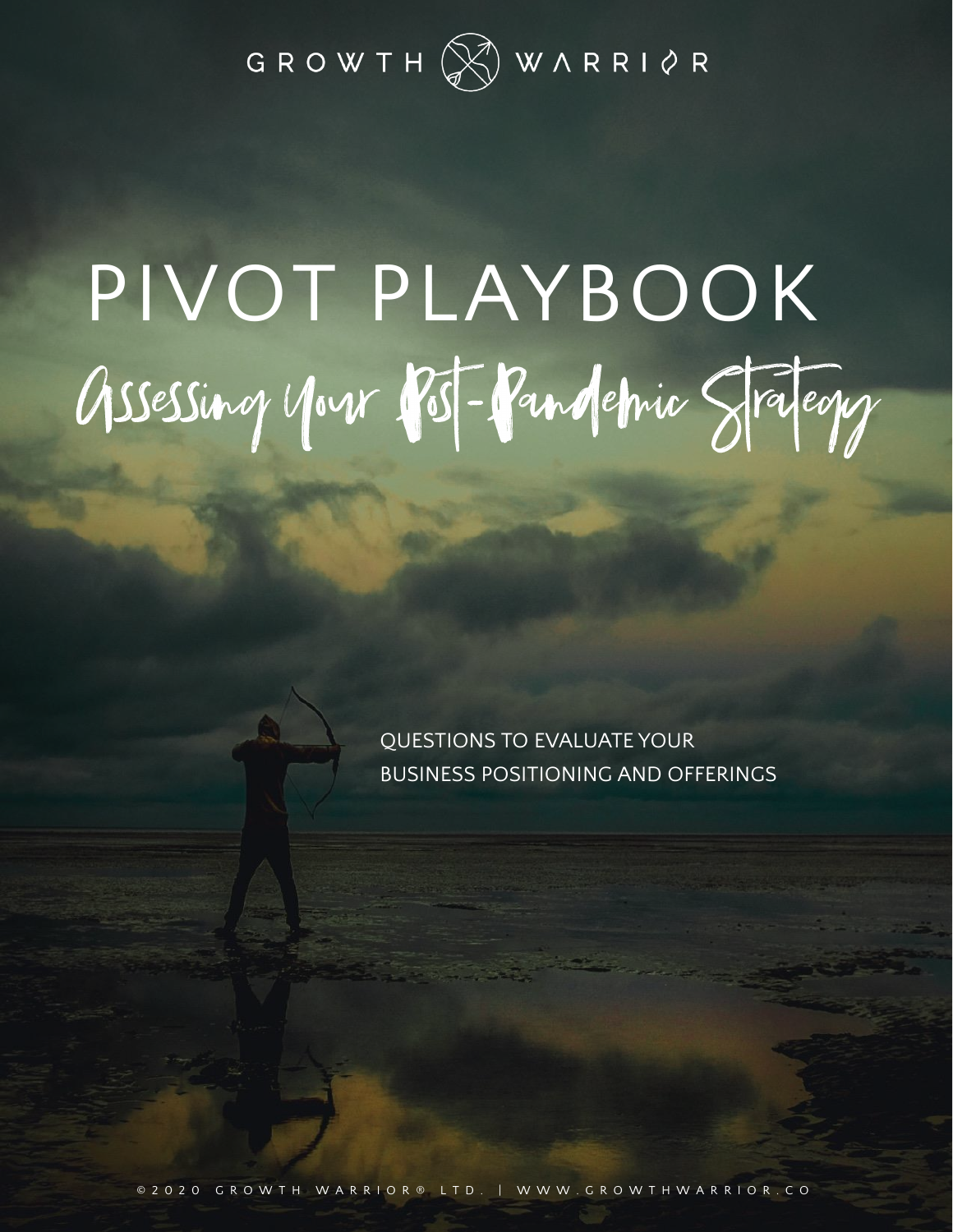Evaluate Mour Business Impact

Presented below are questions to assess where to focus your energy in response to current market conditions. Review the 5 focus areas outlined below around the inner, outer and interpersonal aspects of your business.

| PASSION       | <b>WHAT DO YOU CARE ABOUT?</b>                                                                                                                                                                                                                                             |
|---------------|----------------------------------------------------------------------------------------------------------------------------------------------------------------------------------------------------------------------------------------------------------------------------|
|               | <b>RECONNECT WITH YOUR PURPOSE</b><br>Why did you start your business?<br>What did you hope to achieve?<br>How can you anchor in your vision?<br>Is your service still relevant in the current context?<br>Can you focus on your values and shift your concept?            |
| LEADERSHIP    | <b>HAS YOUR BIG IDEA SHIFTED?</b>                                                                                                                                                                                                                                          |
|               | <b>RETHINK YOUR STORY</b><br>What messages are you telling yourself?<br>How are you communicating with your stakeholders?<br>Are new outreach methods needed?<br>How can technology enhance client engagement?<br>Can you align short-term positioning & long-term vision? |
| <b>GROWTH</b> | <b>WHAT ARE YOUR OPTIONS?</b>                                                                                                                                                                                                                                              |
|               | <b>FOCUS ON YOUR PRIORITIES</b><br>Manage your cash flow for survival<br>Where can you cut back on or shift expenses?<br>What resources do you have?<br>How might you use this time productively?                                                                          |

- Review your team, technology and processes
- Revisit your strategy and product roadmap plan
- Put in place business continuity plans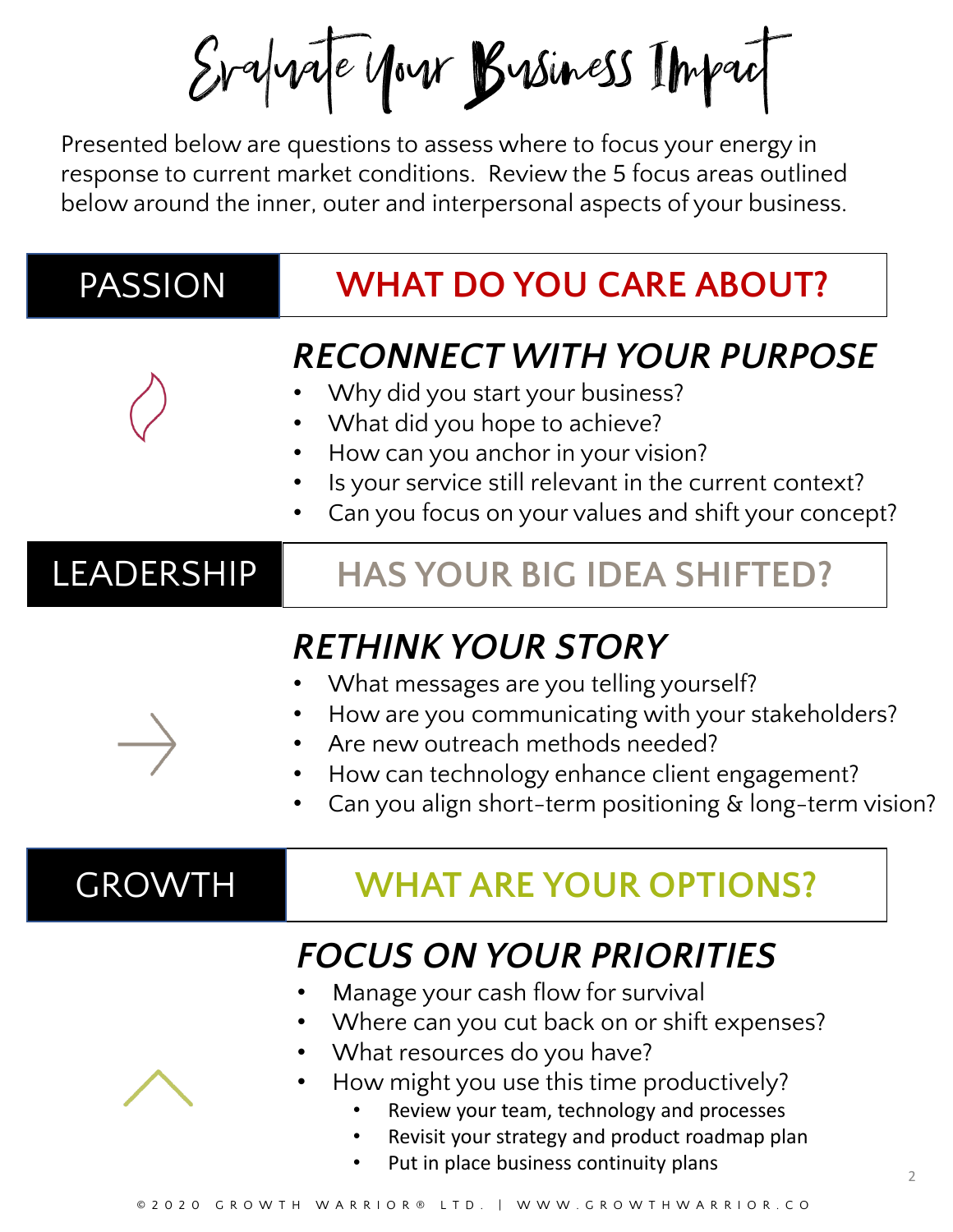Business Impact Questions

## CREATIVITY **HOW TO DELIVER SERVICES?**

#### *CONSIDER NEW POSSIBILITIES*

- Where are the opportunities now?
- Does your business model still make sense?
- How can technology enable your business?
- Can you shift delivery methods (to virtual)?
- Can you change channels (transact more online)?

# CONNECTION **HOW CAN YOU SERVE CLIENTS?**

## *PUT CLIENT NEEDS FIRST*

- What are your customers' challenges now?
- What is the best way to serve them?
- How solid is your community?
- How can you strengthen your relationships?

10 Considerations for Saying vs. Piroting

- 1) Your persistence EFFORT
- 2) Your focus VALUES
- 3) Your needs PRIORITIES
- 4) Your offerings CREATIVITY
- 5) Your motivation URGENCY
- 6) Your timeframe LONGEVITY
- 7) Your money RESOURCES
- 8) Your clients STICKINESS
- 9) Your luck TIMING
- 10) Outside conditions MARKET

**YOU CAN'T** 

**CONTROL**

**YOU CAN** 

**CONTROL**